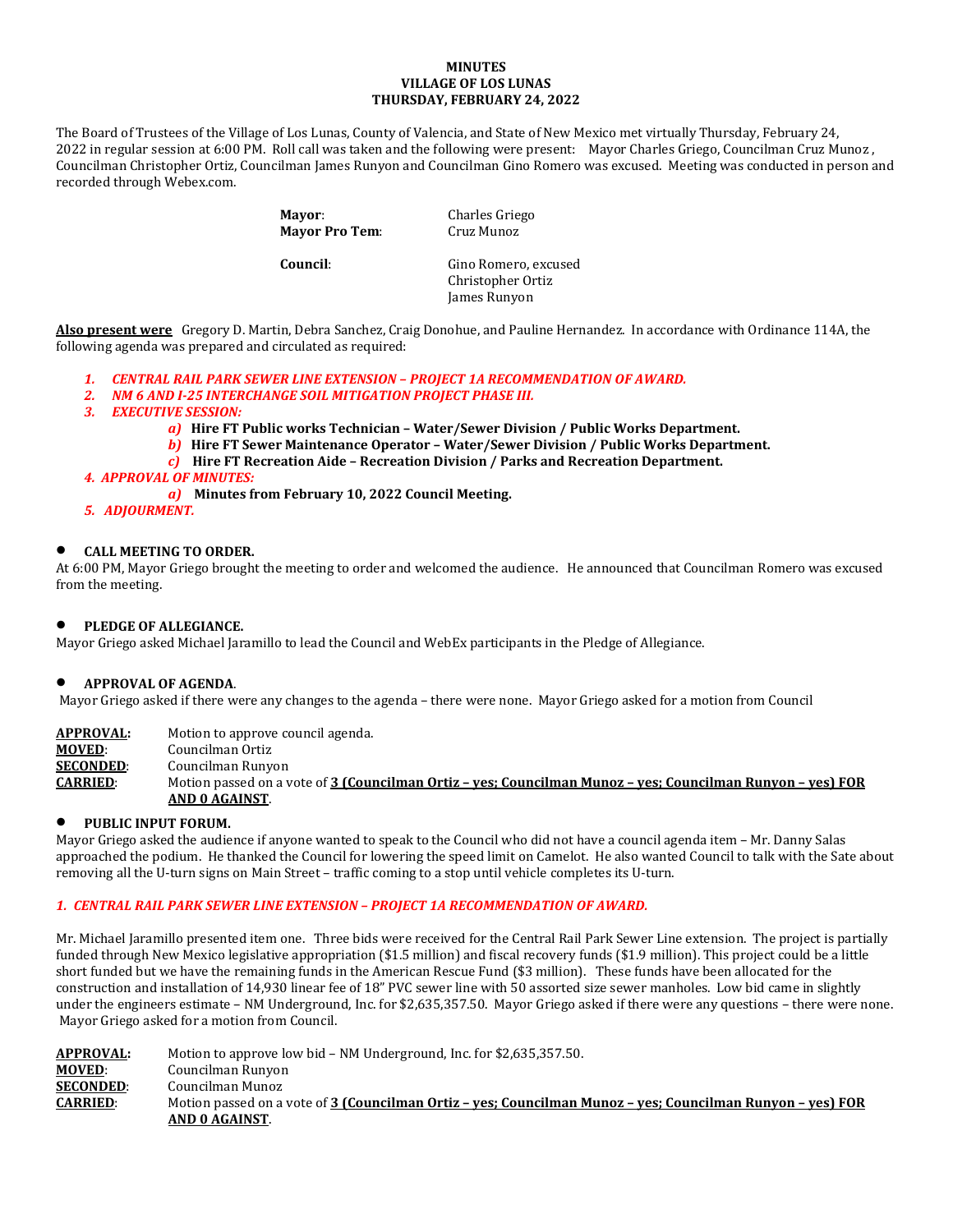#### *2. NM 6 AND I-25 INTERCHANGE SOIL MITIGATOIN PROJECT PHASE III.*

Mr. Michael Jaramillo presented item two. This is part of the beautification project – Phase I (signage) and II (landscaping) have been completed. Phase III is for the center median. The feds will no longer fund beautification projects but they will fund soil mitigation projects. All the landscaping was removed and we will be using different colors of aggregates to be placed in the center median of I-25 north and southbound lanes. Total funding is \$1,007,818.00 - \$861,080.00 from STIP and the Village match is \$146,738.00. This project is budgeted in the 2022 Infrastructure Fund and any bid shortage will be paid from this fund. Mayor Griego asked for a decision.

| <b>APPROVAL:</b> | Motion to approve TLC Plumbing & Utility for \$861,235.00.                                                 |
|------------------|------------------------------------------------------------------------------------------------------------|
| <b>MOVED:</b>    | Councilman Ortiz                                                                                           |
| <b>SECONDED:</b> | Councilman Munoz                                                                                           |
| <b>CARRIED:</b>  | Motion passed on a vote of 3 (Councilman Ortiz - yes; Councilman Munoz - yes; Councilman Runyon - yes) FOR |
|                  | AND 0 AGAINST.                                                                                             |

#### *3. EXECUTIVE SESSION.*

Mayor Griego announced that the Council would be going into executive session pursuant to NMSA 1978 Section 10-15-1(H), the following matters may be discussed in closed session: hiring of a FT Public Works Technician, hire a FT Sewer Maintenance Operator, and hire a PT Recreation Aide.

| <b>APPROVAL:</b> | Motion to approve                                                                                          |
|------------------|------------------------------------------------------------------------------------------------------------|
| <b>MOVED:</b>    | Councilman Ortiz                                                                                           |
| <b>SECONDED:</b> | Councilman Runyon                                                                                          |
| <b>CARRIED:</b>  | Motion passed on a vote of 3 (Councilman Ortiz - yes; Councilman Munoz - yes; Councilman Runyon - yes) FOR |
|                  | AND 0 AGAINST. 6:15PM                                                                                      |

At 6:42PM, Mayor Griego asked for a motion from Council indicating that they discussed: hiring of a FT Public Works Technician, hire a FT Sewer Maintenance Operator, and hire a PT Recreation Aide.

| <b>APPROVAL:</b> | Motion to approve                                                                                          |
|------------------|------------------------------------------------------------------------------------------------------------|
| <b>MOVED:</b>    | Councilman Runyon                                                                                          |
| <b>SECONDED:</b> | Councilman Munoz                                                                                           |
| <b>CARRIED:</b>  | Motion passed on a vote of 3 (Councilman Ortiz – ves: Councilman Munoz – ves: Councilman Runyon – ves) FOR |
|                  | AND 0 AGAINST.                                                                                             |

Regarding the hiring of a FT Public Works Technician, Mayor Griego submitted the name of Arthur Mora.

| <b>APPROVAL:</b> | Motion to approve                                                                                              |
|------------------|----------------------------------------------------------------------------------------------------------------|
| <b>MOVED:</b>    | Councilman Ortiz                                                                                               |
| <b>SECONDED:</b> | Councilman Runyon                                                                                              |
| <b>CARRIED:</b>  | Motion passed on a vote of 3 (Councilman Ortiz - yes; Councilman Munoz - yes; Councilman Runyon - yes) FOR AND |
|                  | 0 AGAINST.                                                                                                     |

Regarding the FT Sewer Maintenance Operator– Mayor Griego submitted the name of Carlos Perea.

| APPROVAL:        | Motion to approve                                                                                              |
|------------------|----------------------------------------------------------------------------------------------------------------|
| <b>MOVED:</b>    | Councilman Runyon                                                                                              |
| <b>SECONDED:</b> | Councilman Munoz                                                                                               |
| <b>CARRIED:</b>  | Motion passed on a vote of 3 (Councilman Ortiz – yes; Councilman Munoz – yes; Councilman Runyon - yes) FOR AND |
|                  | 0 AGAINST.                                                                                                     |

Regarding the PT Recreation Aide, Mayor Griego submitted the name of Alexa Venegas.

**APPROVAL:** Motion to approve<br> **MOVED:** Councilman Munoz **MOVED:** Councilman Munoz<br>**SECONDED:** Councilman Ortiz **SECONDED:** Councilman Ortiz<br>**CARRIED:** Motion passed on Motion passed on a vote of **3 (Councilman Ortiz - yes; Councilman Munoz - yes; Councilman Runyon - yes) FOR AND 0 AGAINST.**